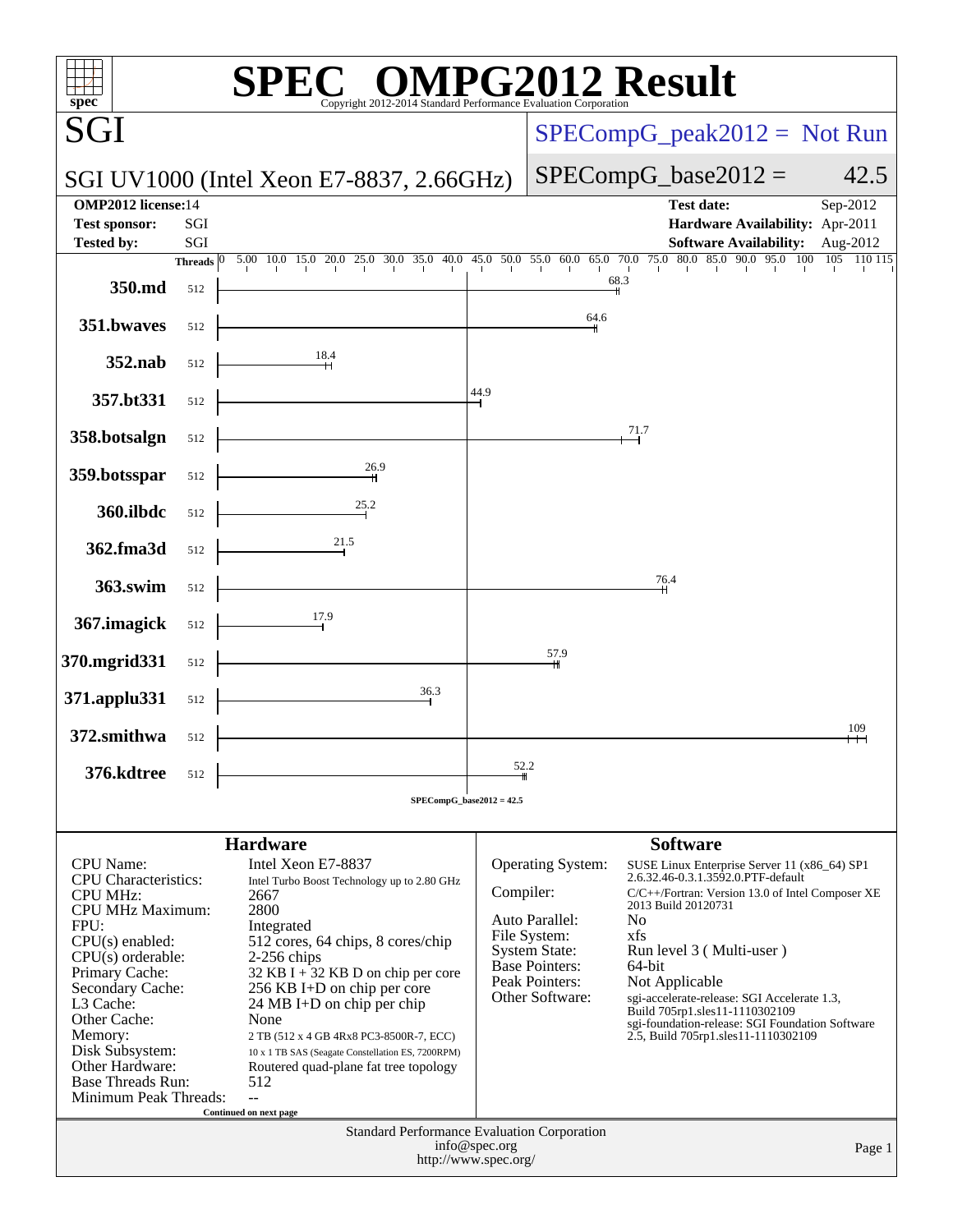# **[SPEC OMPG2012 Result](http://www.spec.org/auto/omp2012/Docs/result-fields.html#SPECOMPG2012Result)**

#### SGI UV1000 (Intel Xeon E7-8837, 2.66GHz)

**[OMP2012 license:](http://www.spec.org/auto/omp2012/Docs/result-fields.html#OMP2012license)**14 **[Test date:](http://www.spec.org/auto/omp2012/Docs/result-fields.html#Testdate)** Sep-2012

SGI

**[Test sponsor:](http://www.spec.org/auto/omp2012/Docs/result-fields.html#Testsponsor)** SGI **[Hardware Availability:](http://www.spec.org/auto/omp2012/Docs/result-fields.html#HardwareAvailability)** Apr-2011

 $SPECompG_peak2012 = Not Run$  $SPECompG_peak2012 = Not Run$ 

 $SPECompG_base2012 = 42.5$  $SPECompG_base2012 = 42.5$ 

[Maximum Peak Threads:](http://www.spec.org/auto/omp2012/Docs/result-fields.html#MaximumPeakThreads)

**[Tested by:](http://www.spec.org/auto/omp2012/Docs/result-fields.html#Testedby)** SGI [Software Availability:](http://www.spec.org/auto/omp2012/Docs/result-fields.html#SoftwareAvailability) Aug-2012

| <b>Base</b> |      |                                                                                              |                |                                                                                                                                     |                                                       |                                                                                                                                      | <b>Peak</b>                                                                               |                                                                                                                                                                     |                        |                                                      |              |                |                                                                                                          |
|-------------|------|----------------------------------------------------------------------------------------------|----------------|-------------------------------------------------------------------------------------------------------------------------------------|-------------------------------------------------------|--------------------------------------------------------------------------------------------------------------------------------------|-------------------------------------------------------------------------------------------|---------------------------------------------------------------------------------------------------------------------------------------------------------------------|------------------------|------------------------------------------------------|--------------|----------------|----------------------------------------------------------------------------------------------------------|
|             |      | Ratio                                                                                        | <b>Seconds</b> | Ratio                                                                                                                               | <b>Seconds</b>                                        | Ratio                                                                                                                                |                                                                                           |                                                                                                                                                                     | Ratio                  | <b>Seconds</b>                                       | <b>Ratio</b> | <b>Seconds</b> | <b>Ratio</b>                                                                                             |
|             | 67.7 |                                                                                              | 68.1           |                                                                                                                                     | 67.7                                                  |                                                                                                                                      |                                                                                           |                                                                                                                                                                     |                        |                                                      |              |                |                                                                                                          |
|             | 70.7 |                                                                                              | 70.1           |                                                                                                                                     | 70.1                                                  |                                                                                                                                      |                                                                                           |                                                                                                                                                                     |                        |                                                      |              |                |                                                                                                          |
|             | 212  |                                                                                              | 211            |                                                                                                                                     | 201                                                   |                                                                                                                                      |                                                                                           |                                                                                                                                                                     |                        |                                                      |              |                |                                                                                                          |
| 512         | 106  |                                                                                              | 106            |                                                                                                                                     | 106                                                   |                                                                                                                                      |                                                                                           |                                                                                                                                                                     |                        |                                                      |              |                |                                                                                                          |
|             | 60.6 |                                                                                              | 60.6           |                                                                                                                                     | 63.3                                                  |                                                                                                                                      |                                                                                           |                                                                                                                                                                     |                        |                                                      |              |                |                                                                                                          |
|             | 194  |                                                                                              | 195            |                                                                                                                                     | 199                                                   |                                                                                                                                      |                                                                                           |                                                                                                                                                                     |                        |                                                      |              |                |                                                                                                          |
| 512         | 141  |                                                                                              | 141            |                                                                                                                                     | 141                                                   |                                                                                                                                      |                                                                                           |                                                                                                                                                                     |                        |                                                      |              |                |                                                                                                          |
| 512         | 178  |                                                                                              | 176            |                                                                                                                                     | 176                                                   |                                                                                                                                      |                                                                                           |                                                                                                                                                                     |                        |                                                      |              |                |                                                                                                          |
|             | 59.3 |                                                                                              | 59.8           |                                                                                                                                     | 59.3                                                  |                                                                                                                                      |                                                                                           |                                                                                                                                                                     |                        |                                                      |              |                |                                                                                                          |
|             | 390  |                                                                                              | 392            |                                                                                                                                     | 393                                                   |                                                                                                                                      |                                                                                           |                                                                                                                                                                     |                        |                                                      |              |                |                                                                                                          |
| 512         | 76.1 | 58.1                                                                                         | 77.2           |                                                                                                                                     | 76.4                                                  |                                                                                                                                      |                                                                                           |                                                                                                                                                                     |                        |                                                      |              |                |                                                                                                          |
|             | 167  |                                                                                              | 167            |                                                                                                                                     | 167                                                   |                                                                                                                                      |                                                                                           |                                                                                                                                                                     |                        |                                                      |              |                |                                                                                                          |
|             | 49.9 | 107                                                                                          | 48.5           | 110                                                                                                                                 | 49.2                                                  | 109                                                                                                                                  |                                                                                           |                                                                                                                                                                     |                        |                                                      |              |                |                                                                                                          |
|             | 85.6 |                                                                                              | 86.2           |                                                                                                                                     | 86.6                                                  |                                                                                                                                      |                                                                                           |                                                                                                                                                                     |                        |                                                      |              |                |                                                                                                          |
|             |      |                                                                                              |                |                                                                                                                                     |                                                       |                                                                                                                                      |                                                                                           |                                                                                                                                                                     |                        |                                                      |              |                |                                                                                                          |
|             |      |                                                                                              |                |                                                                                                                                     |                                                       |                                                                                                                                      |                                                                                           |                                                                                                                                                                     |                        |                                                      |              |                |                                                                                                          |
|             |      |                                                                                              |                |                                                                                                                                     |                                                       |                                                                                                                                      |                                                                                           |                                                                                                                                                                     |                        |                                                      |              |                |                                                                                                          |
|             |      |                                                                                              |                |                                                                                                                                     |                                                       |                                                                                                                                      |                                                                                           |                                                                                                                                                                     |                        |                                                      |              |                |                                                                                                          |
|             |      | <b>Threads</b> Seconds<br>512<br>512<br>512<br>512<br>512<br>512<br>512<br>512<br>512<br>512 | 76.4           | 68.3<br>64.1<br>18.3<br>44.9<br>71.8<br>27.0<br>25.2<br>21.4<br>18.0<br>36.3<br>52.6<br>Software Environment:<br>limit -s unlimited | export KMP_STACKSIZE=200M<br>export OMP DYNAMIC=FALSE | 68.0<br>64.6<br>18.4<br>44.9<br>71.7<br>26.9<br>25.2<br>21.5<br>75.8<br>17.9<br>57.3<br>36.3<br>52.2<br>export KMP AFFINITY=disabled | 68.4<br>The config file option 'submit' was used.<br>export KMP_SCHEDULE=static, balanced | <b>Results Table</b><br>64.6<br>19.3<br>44.7<br>68.7<br>26.4<br>25.2<br>21.6<br>76.4<br>17.9<br>57.9<br>36.2<br>52.0<br><b>Submit Notes</b><br><b>General Notes</b> | <b>Threads Seconds</b> | For all benchmarks threads were bound to cores using |              |                | Results appear in the order in which they were run. Bold underlined text indicates a median measurement. |

 the following submit command: dplace -x2 \$command This binds threads in order of creation, beginning with the master thread on logical cpu 0, the first slave thread on logical cpu 1, and so on. The -x2 flag instructs dplace to skip placement of the lightweight OpenMP monitor thread, which is created prior to the slave threads.

> Standard Performance Evaluation Corporation [info@spec.org](mailto:info@spec.org) <http://www.spec.org/>